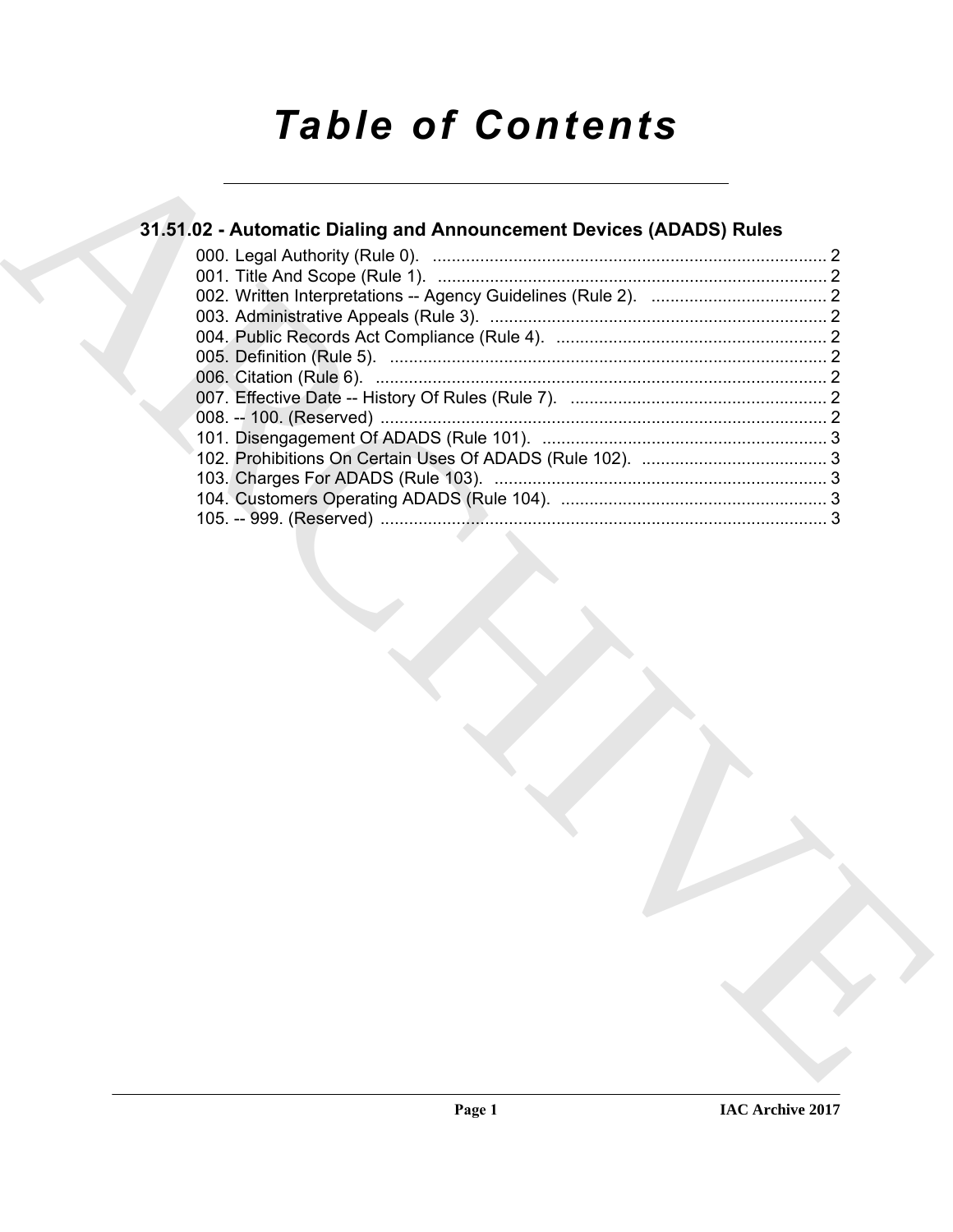#### **IDAPA 31 TITLE 51 CHAPTER 02**

#### <span id="page-1-0"></span>**31.51.02 - AUTOMATIC DIALING AND ANNOUNCEMENT DEVICES (ADADS) RULES**

#### <span id="page-1-1"></span>**000. LEGAL AUTHORITY (RULE 0).**

These rules are adopted under the general legal authority of the Public Utilities Law, Chapters 1 through 7, Title 61, Idaho Code, and the Telecommunications Act of 1988, Chapter 6, Title 62, Idaho Code, and the specific authority of Sections 61-301, 61-302, 61-303, 61-315, 61-503, 61-507, 61-520, 62-606, 62-612, and 62-616, Idaho Code, with regard to service. (7-1-93) regard to service.

#### <span id="page-1-2"></span>**001. TITLE AND SCOPE (RULE 1).**

This title of this chapter is "Automatic Dialing and Announcement Devices (ADADs) Rules." It covers all use of automatic dialing and announcement devices to or from local exchanges in Idaho. (7-1-93) automatic dialing and announcement devices to or from local exchanges in Idaho.

#### <span id="page-1-3"></span>**002. WRITTEN INTERPRETATIONS -- AGENCY GUIDELINES (RULE 2).**

**31.51.02 - AUTOMATIC DIALINO AND ANNOUNCEMENT DEVICES (ADADS) RULES<br>
191.6 - LEVAL AUTIONITY (RULE)<br>
191.6 - LEVAL AUTOMATIC DIALINO AND ANNOUNCEMENT DEVICES (ADADS) RULES<br>
191.6 - LEVAL AUTOMATIC DIALINO AND LURE USE CO** For rulemakings conducted before July 1, 1993, written interpretations to these rules in the form of explanatory comments accompanying the order of proposed rulemaking and review of comments submitted in the order adopting these rules are maintained in the files of the Secretary of the Idaho Public Utilities Commission and are available from the office of the Commission Secretary. The Commission Secretary may be contacted in writing at the Idaho Public Utilities Commission, PO Box 83720, Boise, Idaho 83720-0074, or may be reached by telephone at (208) 334- 0300. For rulemakings conducted after July 1, 1993, written interpretations to these rules in the form of explanatory comments accompanying the notice of proposed rulemaking that originally proposed the rules and review of comments submitted in the rulemaking decision adopting these rules are published in the issues of the Idaho Administrative Bulletin proposing or adopting the rules. (7-1-93) Administrative Bulletin proposing or adopting the rules.

#### <span id="page-1-4"></span>**003. ADMINISTRATIVE APPEALS (RULE 3).**

There are no administrative appeals under these rules. (7-1-93)

#### <span id="page-1-5"></span>**004. PUBLIC RECORDS ACT COMPLIANCE (RULE 4).**

All requests for waivers of these rules are public records subject to inspection, examination and copying under the Public Records Act. All informal complaints concerning compliance with these rules are investigatory records exempt from disclosure under the Public Records Act. All formal complaints concerning compliance with these rules are public records subject to inspection, examination and copying under the Public Records Act. (7-1-93) are public records subject to inspection, examination and copying under the Public Records Act.

#### <span id="page-1-10"></span><span id="page-1-6"></span>**005. DEFINITION (RULE 5).**

<span id="page-1-11"></span>**01. Automatic Dialing and Announcement Devices (ADADS)**. "Automatic dialing and announcement devices (ADADs)" are devices programmed automatically to dial customers and to provide an unsolicited message. Nothing in these rules applies to requested or contracted automatic announcements for return calls, notification-of-termination-of-service warnings from telephone companies, or security, paging or alarm systems subscribed to by a customer.  $(7-1-93)$ 

#### <span id="page-1-7"></span>**006. CITATION (RULE 6).**

The official citation of these rules is IDAPA 31.51.02.000 et seq. For example, this rule is cited as IDAPA 31.51.02.006. In documents submitted to the Commission or issued by the Commission, these rules may be cited by their short title of Automatic Dialing and Announcement Devices Rules (ADAD) and the parenthetical rule number.<br>For example, this rule may be cited as ADAD 6. (7-1-93) For example, this rule may be cited as ADAD 6.

#### <span id="page-1-8"></span>**007. EFFECTIVE DATE -- HISTORY OF RULES (RULE 7).**

The Commission adopted predecessors to these rules in 1985. They were most recently codified at IDAPA 31.D.6. They were readopted and reformatted by rulemaking decision in docket number 31-5102-9301, effective July 1, 1993. The history of rulemaking proceedings preceding the initiation of the publishing of the Idaho Administrative Bulletin and the Idaho Administrative Code is available from the Commission Secretary.

#### <span id="page-1-9"></span>**008. -- 100. (RESERVED)**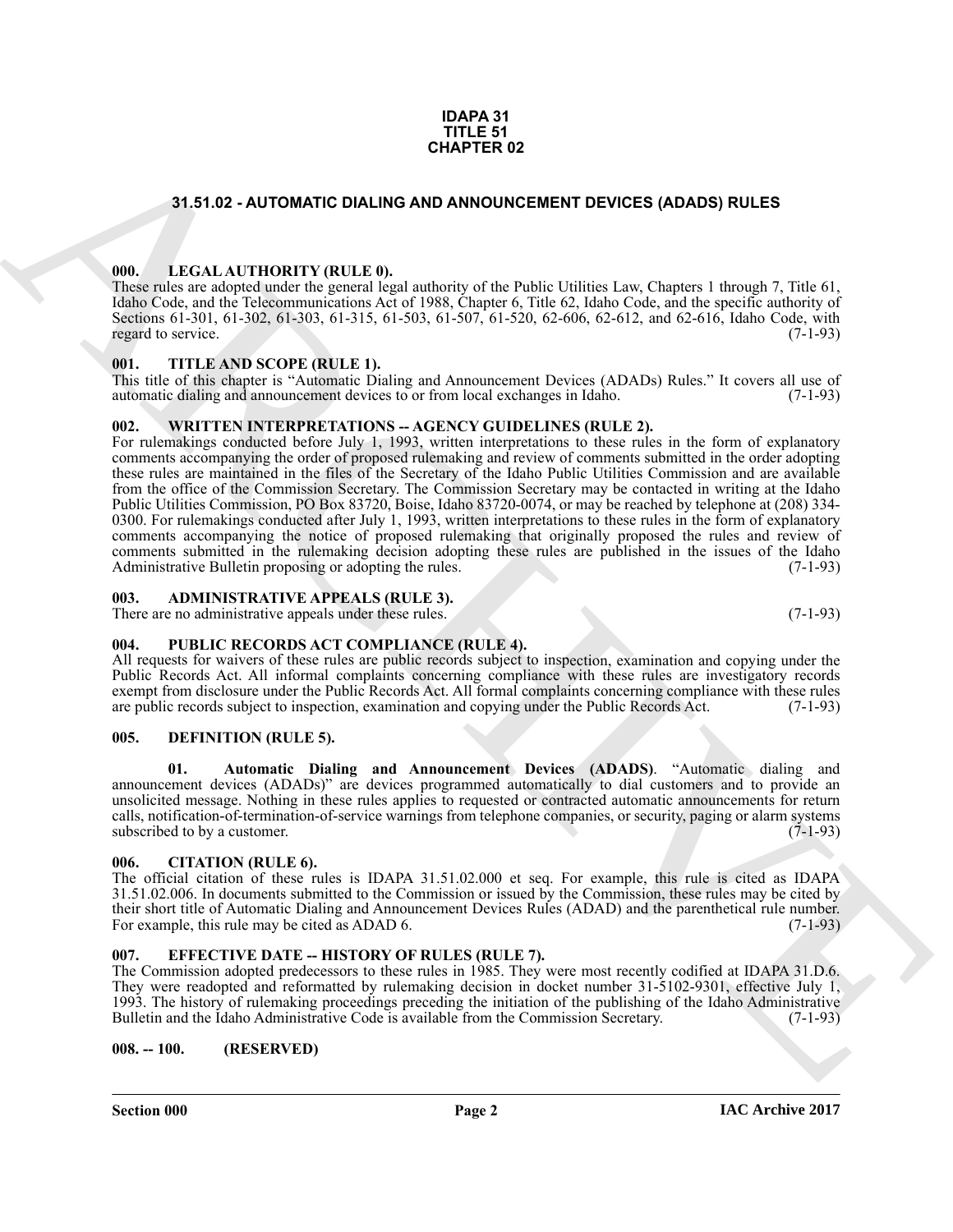#### **AUTOMATIC DIALING AND ANNOUNCEMENT DEVICES (ADADS) RULES 101 THROUGH 200**

#### <span id="page-2-7"></span><span id="page-2-0"></span>**101. DISENGAGEMENT OF ADADS (RULE 101).**

ADADs that do not automatically disengage the called party's line when the called party hangs up the receiver are absolutely prohibited, except when the called party has previously consented to receive the ADAD calls and to allow<br>the line to be engaged in this manner. (7-1-93) the line to be engaged in this manner.

#### <span id="page-2-8"></span><span id="page-2-1"></span>**102. PROHIBITIONS ON CERTAIN USES OF ADADS (RULE 102).**

<span id="page-2-10"></span><span id="page-2-9"></span>**01. Hours of Prohibition**. ADADs are prohibited from making unsolicited calls before 9:00 a.m. or 0 p.m. in the called party's local time. (7-1-93) after  $9:00$  p.m. in the called party's local time.

**Figure Commission**<br>
ATOMICSE UNITED ATTENTS IN A ARCHIVE CONTRACT OF A CONTRACT CONTRACT CONTRACT CONTRACT CONTRACT OF A CONTRACT OF A CONTRACT CONTRACT CONTRACT CONTRACT CONTRACT CONTRACT CONTRACT CONTRACT CONTRACT CONT **02. Calling Certain Numbers Prohibited**. ADADs are prohibited from calling public safety numbers (e.g., police, fire and emergency services). Except as allowed by Rule 5, ADADs are prohibited from unsolicited calling to unlisted, unpublished or inward WATS numbers. ADADs are prohibited from calling more than one (1) number held by a given party. number held by a given party.

#### <span id="page-2-5"></span><span id="page-2-2"></span>**103. CHARGES FOR ADADS (RULE 103).**

ADADs must pay measured or message business service rates when either is available or flat rates reflecting their intensive use of the telephone network when measured and message services are not available. (7-1-93) intensive use of the telephone network when measured and message services are not available.

#### <span id="page-2-6"></span><span id="page-2-3"></span>**104. CUSTOMERS OPERATING ADADS (RULE 104).**

All customers operating ADADs must notify the telephone company(ies) providing local services to the exchanges in which they originate and terminate their calls and estimate how intensively the ADAD is expected to use local access lines.  $\lambda$  (7-1-93)  $(7-1-93)$ 

#### <span id="page-2-4"></span>**105. -- 999. (RESERVED)**